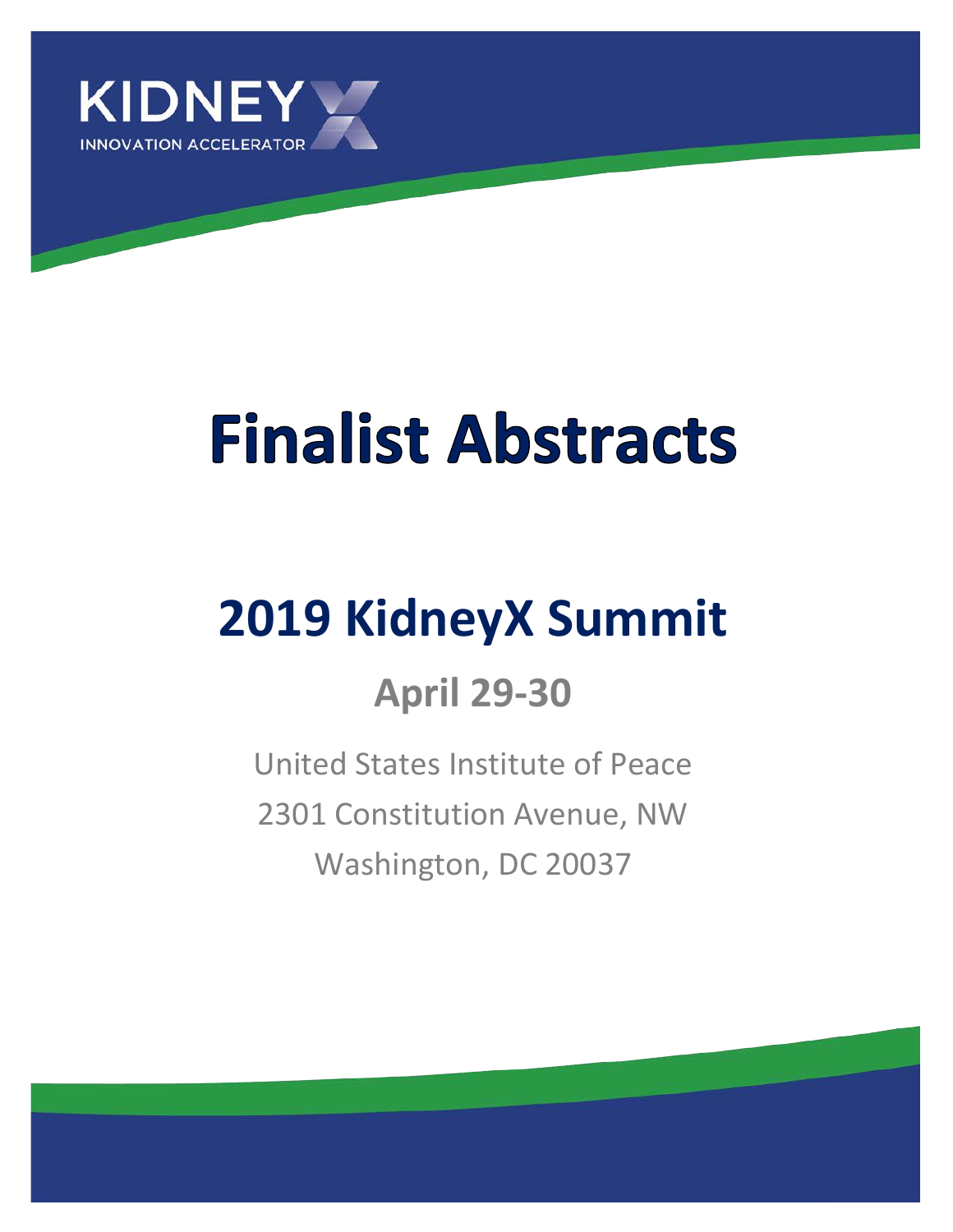#### **A non-invasive, wearable telehealth device to detect thrombosis and monitor vascular access health of arteriovenous fistulas and grafts in hemodialysis patients.**

A patent vascular access is crucial for successfully performing hemodialysis. Patients with kidney failure undergoing dialysis treatment have heightened risks of acute arteriovenous fistula (AVF) and graft (AVG) clotting (thrombosis) exposing them to significant morbidity, mortality and financial burdens. In most cases, hemodialysis vascular access clotting resulting in a nonfunctional AVG/AVF happens in the nonhealthcare setting and is usually not detected until the patient is seen at the next hemodialysis appointment. This results in a lost window of opportunity for early recognition and timely intervention to salvage the hemodialysis access. Studies have demonstrated poor access outcomes in patients who undergo delayed thrombectomy (clot removal) after access clotting and better outcomes in those undergoing early salvage. Currently, there are no wearable devices available to detect hemodialysis vascular access clotting in real time to expedite time to intervention. Our wearable device aims to identify hemodialysis access clotting in real time and will help increase patient awareness and reduce complications associated with hemodialysis vascular access clotting. The device uses a small sensor to monitor the patient's vascular access in real time and sends the acquired data to a local microcontroller for signal processing. A machine learning algorithm then classifies the input data to identify hemodialysis vascular access clotting and automatically alerts the patient and their health care team. This non-invasive device will expedite time to intervention, cut financial costs, morbidity and mortality associated with AVF/AVG clotting related complications and ultimately improve delivery of care.

Name and Organization Affiliation of Submitter(s):

Vinay Narasimha Krishna, MD Department of Medicine | Division of Nephrology UAB | The University of Alabama at Birmingham

Mohammad R. Haider, PhD Steven D. Gardner Department of Electrical and Computer Engineering UAB | The University of Alabama at Birmingham

Website or Contact Info:

http://scholars.uab.edu/display/vnk3 https://www.uab.edu/engineering/ece/component/content/article/11-people/82- Mohammed- Haider-ph-d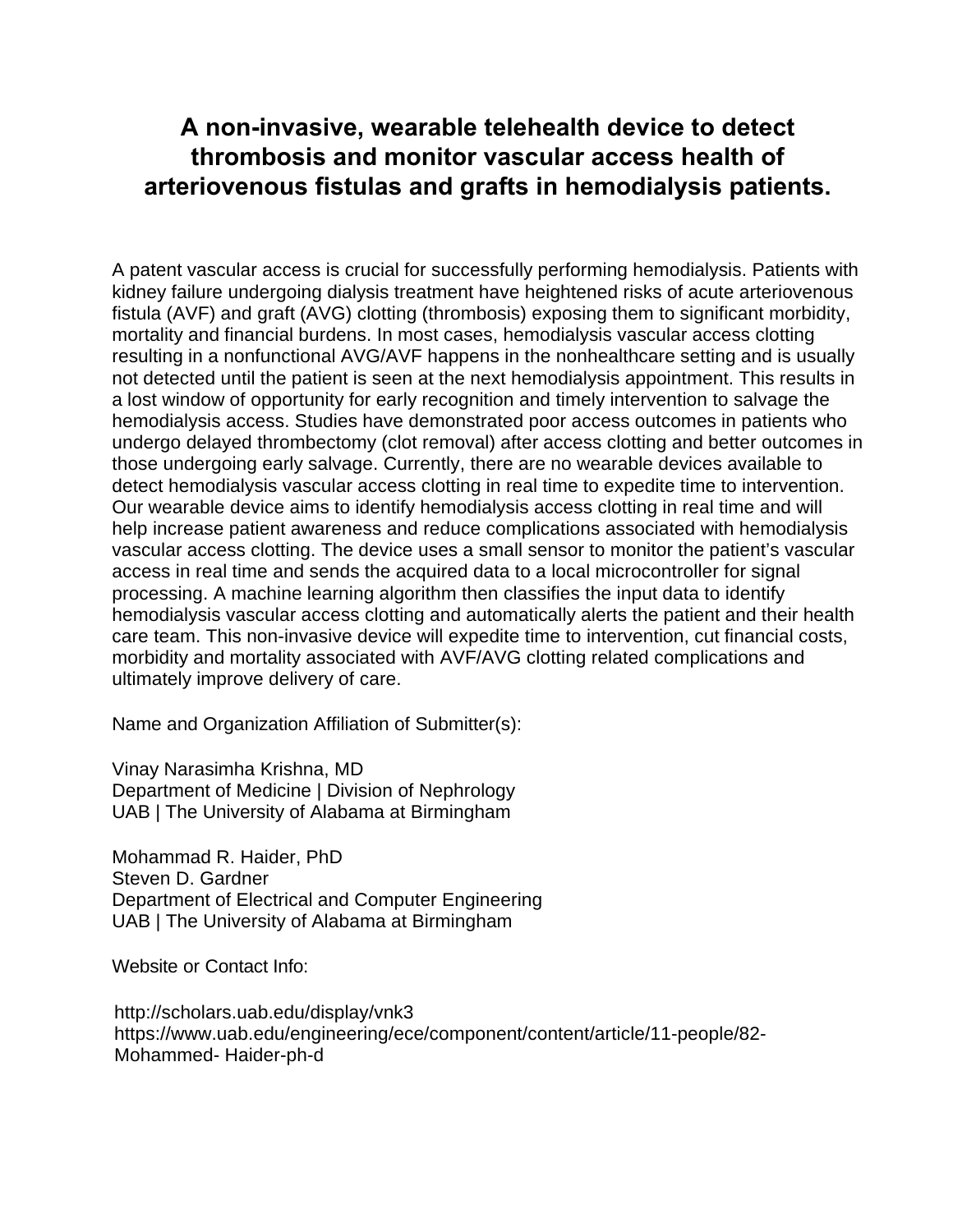#### **Development of an Automated Multimodal Sensor to Improve Patient Outcomes in Hemodialysis**

The proposed innovation provides for an integrated, automated means of monitoring of important physiological parameters during hemodialysis, including blood volume status (absolute and relative), vascular access function (flow rate and circulation) and ultrafiltration rate. In the current ESRD care environment in the United States, minimizing workflow and usability burden is of paramount importance in driving technology adoption. Specially designed flow probe sensors are integrally mounted to a hemodialysis machine, and seamlessly couple with the patient's blood tubing set when it is attached for treatment. All actions needed to perform measurements are timed and fully automated by the hemodialysis machine, eliminating the need for user intervention and associated user-based error.

By taking this approach, measurements which previously require trained users, standalone equipment and/or significant workflow disruption can be performed easily and more frequently. This is especially impactful in care settings such as in-home or in-center self-care hemodialysis, where patients takes on greater ownership of their therapy. By eliminating dependence on external factors, the technology is highly applicable in these settings, giving the patient expanded empowerment and increased participation in their care. Data obtained is not only valuable to guide patient care (e.g. guiding ultrafiltration rate or goal, referrals for preventative vascular access procedures) but can also be a powerful tool to drive patient engagement and autonomy. Curating and delivering this data via smartphone app to a patient can be used to provide direct feedback and encourage 'nudges' in lifestyle activities (e.g. fluid intake regulation, care of their vascular access). Application of data science and advanced analytics to large pools of such data, anonymized and coupled with symptoms/outcome information can be used to develop smart algorithms for real-time, closed loop treatment control.

Name and Organization Affiliation of Submitter(s):

Outset Medical, Inc.

Website or Contact Info:

www.outsetmedical.com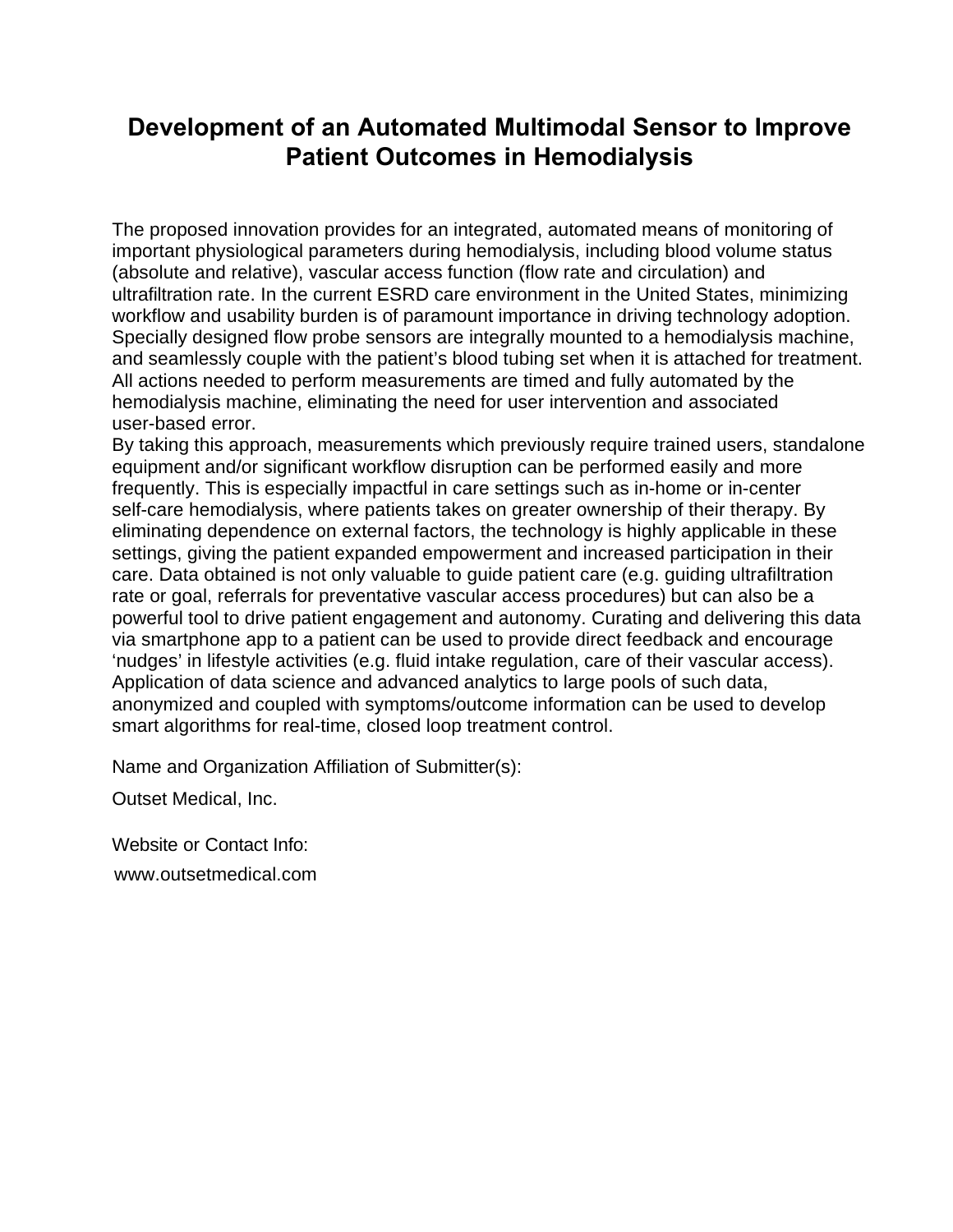#### **Fluo Medical Fistula Monitoring Device**

In the United States, over 700,000 people have end stage renal disease and many depend on hemodialysis for survival. Hemodialysis requires a specific venous access; in a majority of patients, an arteriovenous fistula is the access of choice. These fistulas are surgically created but then need to "mature" before they can be used for dialysis. This takes on average 100 days. Even worse, up to 60% of newly placed arteriovenous fistulas fail to mature altogether.

These challenges extend the overall time spent utilizing problematic temporary hemodialysis catheters. Fortunately, we have procedures to address the most common problems encountered with arteriovenous fistulas, but we lack a reliable, objective way to follow the course of arteriovenous fistula maturation and make early informed treatment decisions. Existing solutions lack the feasibility to make numerous assessments over time, are too costly and often require active connection to a hemodialysis machine.

The vision for our solution is a wearable, real-time monitor of arteriovenous fistula attributes that identifies failing or properly maturing arteriovenous fistulas. Patients will benefit from real-time arteriovenous fistula data immediately postoperatively without requiring significant time, skills of a healthcare professional, or concurrent connection to a hemodialysis machine. When early arteriovenous fistula maturation failures are identified, providers will be notified in order to evaluate if early interventions are necessary.

The device will be compatible with current and future hemodialysis systems. It will engage patients and providers with actionable data to help reduce fistula maturation failure, associated catheter costs and hospital readmissions. The goal is to utilize new arteriovenous fistulas as early as possible. The immediate market will be closed hospital systems who would directly benefit from cost savings with decreases in overall catheter use time.

Name and Organization Affiliation of Submitter(s):

Dimitri Augustin, MD: Stanford University Nephrology fellow & Stanford Biodesign alumnus

Racquel Redwood, MEng: Stanford Biodesign almumnus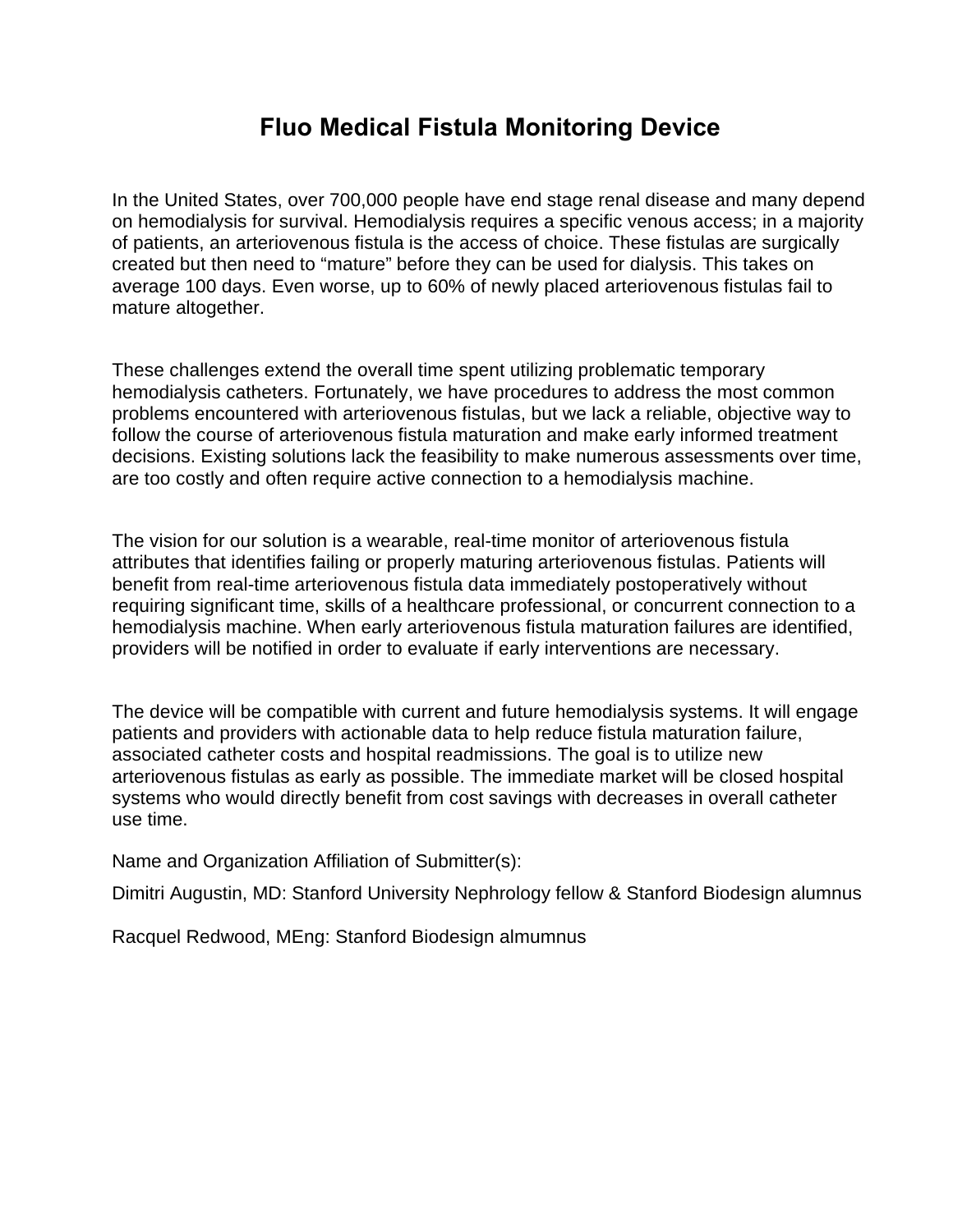#### **Digitally-delivered behavior change program to help patients delay dialysis**

Chronic Kidney Disease (CKD) is an irreversible disease. Kidney function deteriorates over time to end stage renal disease (ESRD) that requires renal replacement therapies (RRT). During the time it takes to progress from initial diagnosis to ESRD, a lot of efforts can be taken to try to preserve kidney function as much as possible.

RenalTracker believes that the effects of these efforts have not been maximized. RenalTracker is a cost-effective, patient-centered, digital therapeutic that aims for the best-possible individual prognosis for each CKD patient and delay RRT in ESRD patients. This is achieved by using data analytics to maximize the effects of CKD self-management programs, modify the individual risks contributing to loss of kidney function, reverse or slow disease progression for as long as possible, maintain patients' quality of life and reduce socioeconomic costs. It works through extensive data analytics to enhance the educational effects for each patient and reduce the barriers that prevent the adoption of positive lifestyleand therapy-associated behavior patterns.

RenalTracker delivers new or existing CKD self-management programs via digital platforms and uses behavior change elements to help patients modify progression risks. It takes each patient's individual barriers for the adoption of risk-reducing lifestyle changes into account and uses patient feedback and data analytics to optimize each patient's outcome.

RenalTracker is under continuous development and builds on an intensive discovery journey that helped shape today's product. The company started in 2016 and created digital kidney guidebooks, helping more than 6,800 patients. We took Renaltracker a long way since - our most recent product iteration includes a web dashboard that has helped an additional number of 859 patients. As we continue to scale, we are continuing to listen to patients and develop Renaltracker into the best digital therapeutic that helps improve CKD outcomes.

Name and Organization Affiliation of Submitter(s):

Kirby Binayao RN, MBA - Co-founder, RenalTracker Dr Karl Quint, MD - Chief Medical Officer, RenalTracker Karen Naranjo - Co-founder, RenalTracker Ad Linssen - Chief Financial Officer, RenalTracker

Website or Contact Info: http://RenalTracker.com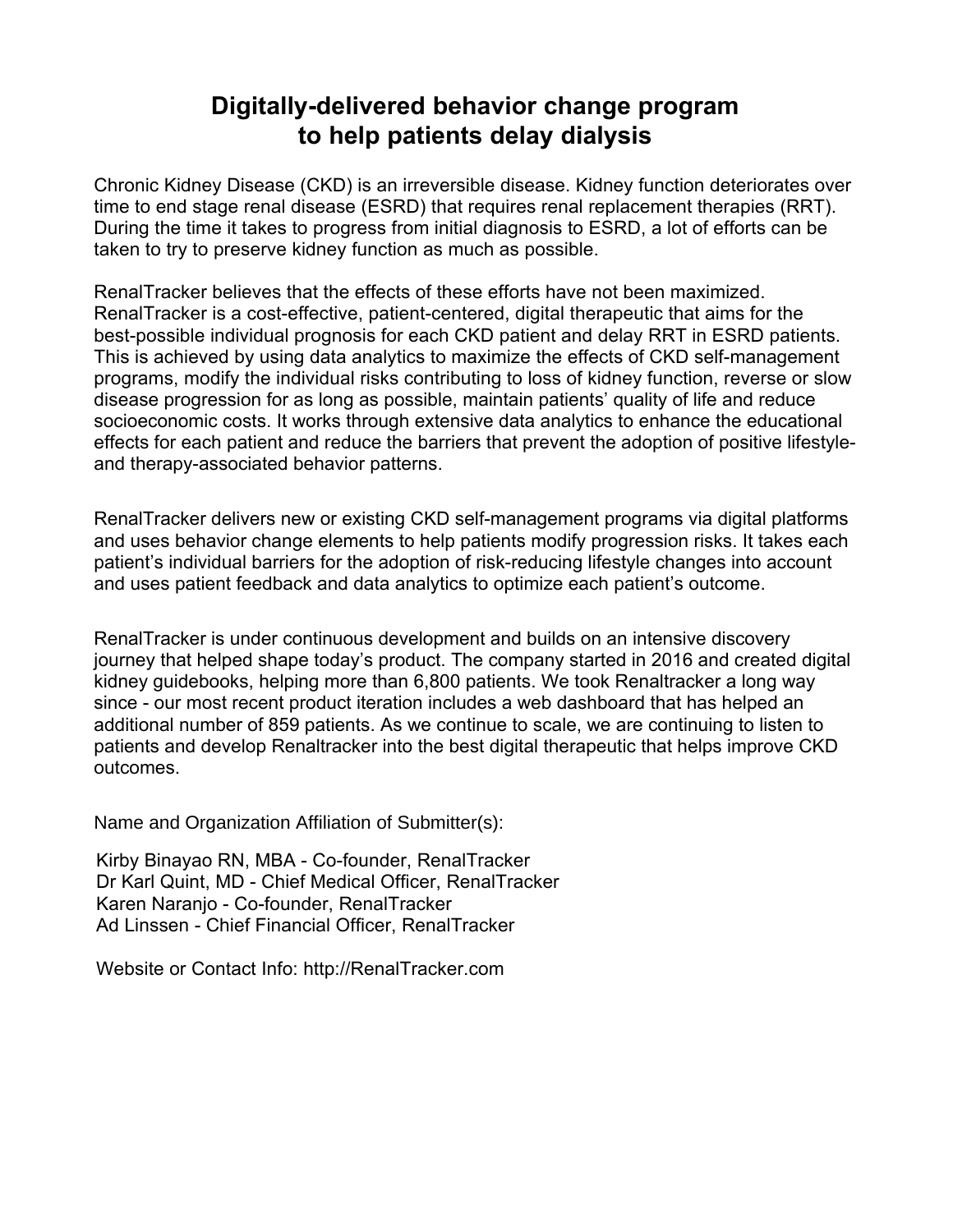#### **Utilizing Optical Interrogation Methods for Early Diagnosis of Peritonitis in Peritoneal Dialysis Patients**

In the United States, over 26,500 patients use peritoneal dialysis (PD) each year and are at risk for developing peritonitis, an infection of the peritoneum that causes scarring and thus prevents the peritoneum from serving as an efficient exchange membrane during PD. Patients then have to switch from the gentler and more convenient method of PD to hemodialysis (HD). While PD utilizes an at-home setup, HD requires multiple visits to dialysis centers, which is both inconvenient and expensive -- healthcare, dialysis center, and hospitalization costs sum to over double that of PD. The current standard of care for detecting peritonitis involves the patient first self-reporting their symptoms and then sending in their dialysis waste for a white blood cell (WBC) test and bacterial culture, which can take up to 8 days. Untreated infection puts the patient at risk for developing peritonitis, inflammation of the peritoneum, and other possible complications.

Our team aims to design a way to detect peritonitis before patient awareness for those who are using PD in order to treat the infection earlier. This will reduce acute hospitalization costs and prevent scarring of the peritoneum, therefore improving PD longevity*.* Our solution, the OpticLine, seamlessly integrates within the current PD setup, connecting in series with the drain lines used. The OpticLine will use spectrophotometry to analyze the optical density (OD) of WBCs in the dialysis waste fluid as a way to gauge for infection.

Using our works-like spectrophotometer prototype, we measured various WBC concentrations in Dulbecco's phosphate-buffered saline (DPBS). Our results from our works-like spectrophotometer prototype experiment indicate that we detect a significant difference in optical density between our two WBC concentrations of interest: 10 WBC/  $mm<sup>3</sup>$  (normal) and 10[00 WBC/mm](mailto:jam.opticline@gmail.com)<sup>3</sup> [\(infected\) \(p-value =](mailto:jam.opticline@gmail.com) 1.47E-07).

[Name and Organization](mailto:jam.opticline@gmail.com) Affiliation of Submitter(s):

Janelle Kaneda, Alisha Birk, Mark Buckup Bioengineering Department, Stanford University

Website or Contact Info: jam.opticline@gmail.com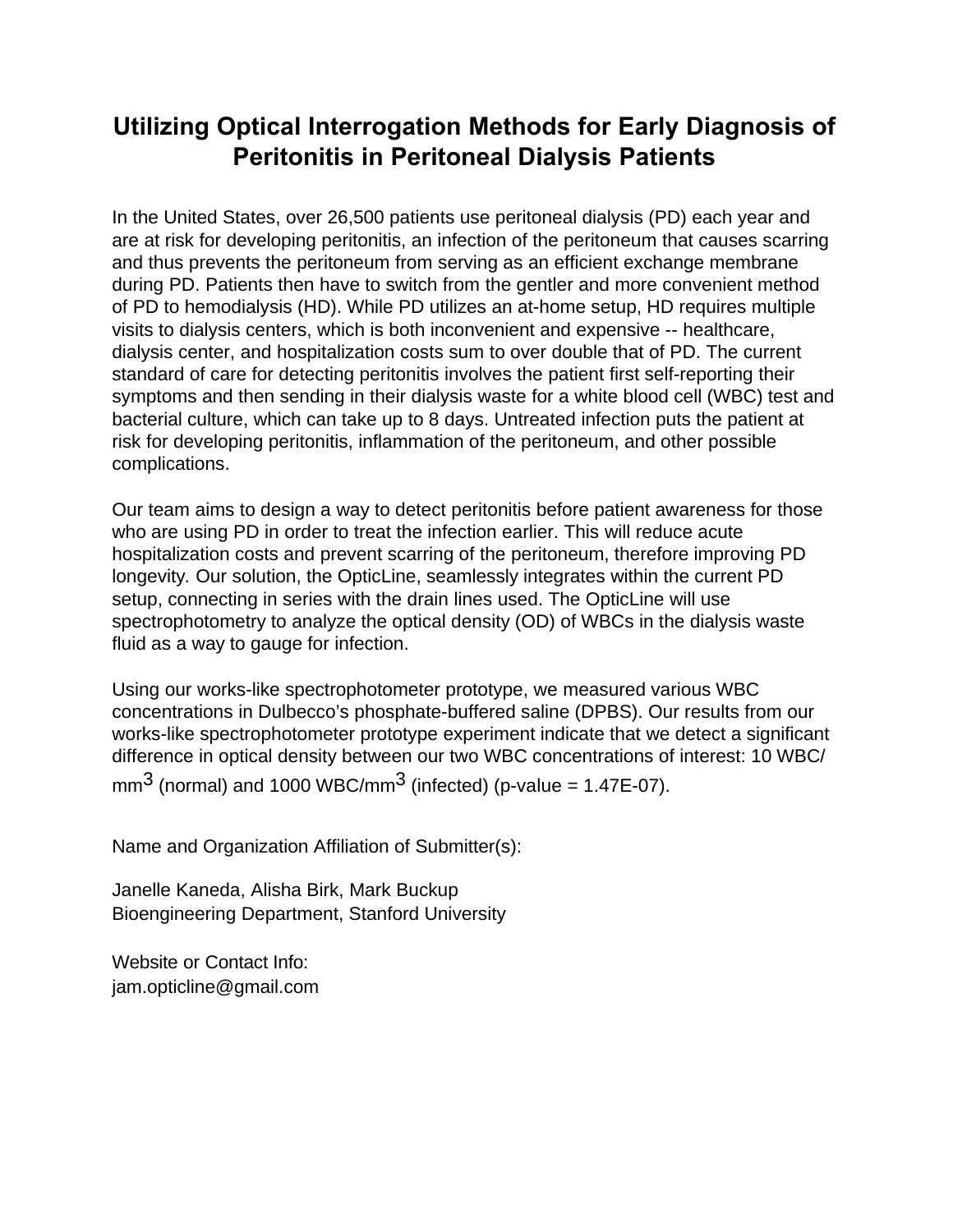#### **Nitric Oxide-Eluting, Disposable Hemodialysis Catheter Insert to Prevent Infection and Thrombosis**

Despite substantial efforts by the nephrology community to reduce utilization of dialysis catheters, the majority of ESRD patients in the USA initiate hemodialysis (HD) with a tunneled dialysis catheter (TDC) with approximately one-quarter of them remaining catheter-dependent thereafter. TDCs are associated with decreased patient survival as well as multiple complications, such as central venous stenosis, infection and thrombosis. The yearly cost of hemodialysis for patients using a TDC is approximately \$20,000 greater as compared to dialyzing through an AVF. There are two major pathologic entities that lead to TDC dysfunction and associated complications: infection and platelet activation leading to thrombosis. Nitric oxide (NO) is an endogenously formed gaseous molecule that is well known to play a key role in preventing infection and thrombosis. The very short half-life of NO is a major advantage because only a relatively low steady-state level of NO present at the inner and outer surfaces of the TDC is required to achieve the desired antimicrobial and antithrombotic effects. Further, there is no risk of systemic effects when using NO release materials/devices that emit NO at rates that are near physiological levels. This KidneyX: Redesign Dialysis Phase I proposal aims to develop an innovative NO releasing TDC insert device. The disposable NO release insert will be replaced at each dialysis session (every 2-3 days). The proposed project is designed to meet two specific KidneyX goals: 1) to improve quality of life for dialysis dependent patients by minimizing burden on the family and care partner(s) and improving their ability to work, travel, and engage in recreational activities; and 2) to improved renal replacement therapy access. These goals will be achieved by a decreasing the rate of infections, thrombosis, fibrin sheath formation, and central vein stenosis, which will, in turn, reduce hospitalizations, morbidity, and mortality associated with TDC use.

Name and Organization Affiliation of Submitter(s):

Alexander Yevzlin, MD Professor Director of Interventional Nephrology Division of Nephrology Department of Internal Medicine 3914 Taubman Center 1500 E. Medical Center Dr., SPC 5364 Ann Arbor, Michigan 48109-5364 734 936-6489 office

Website or Contact Info: yevzlin@med.umich.edu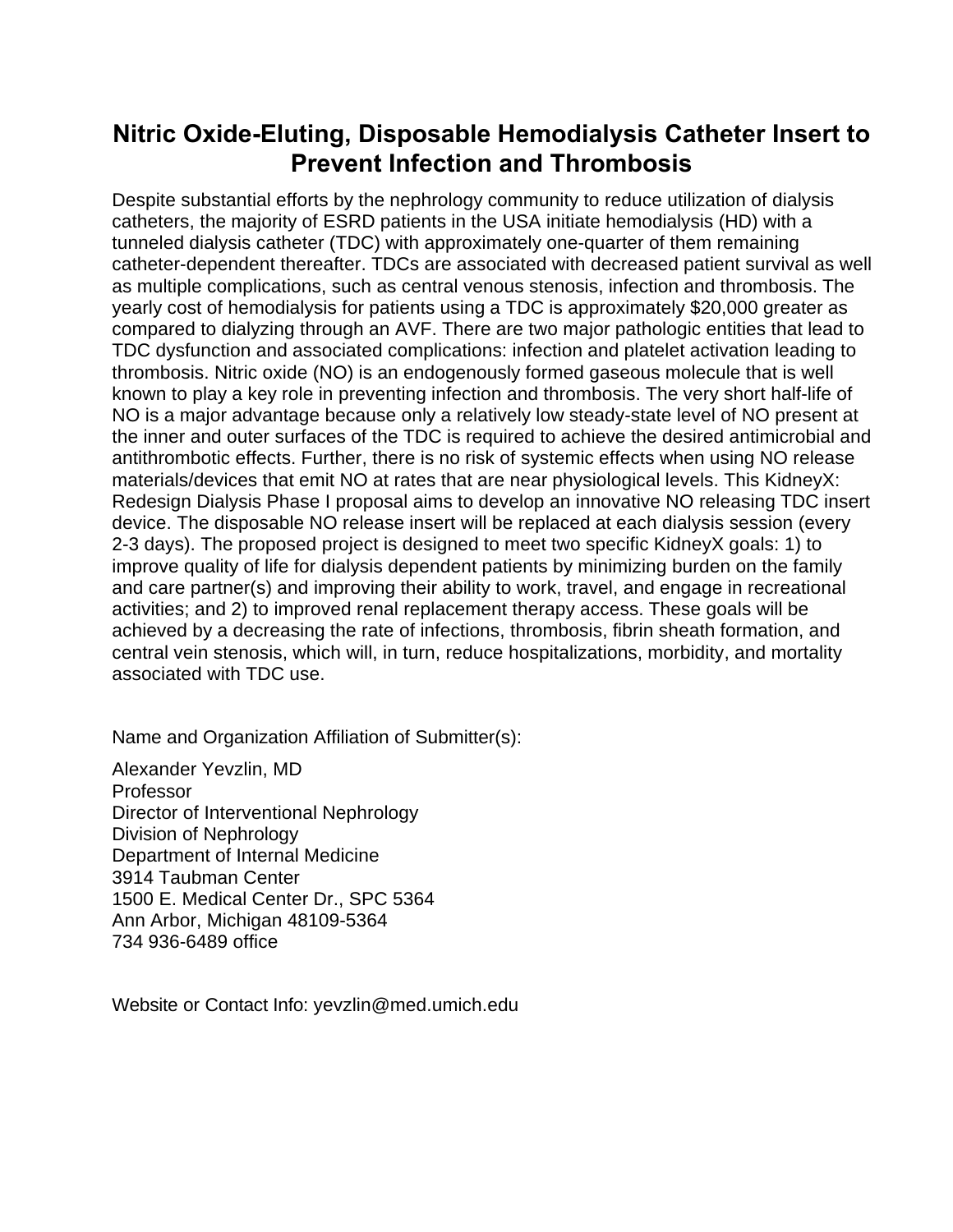#### **Smart Sensor-enhanced Needle Guide Reduces Pain and Cost in Clinic: Major Enabler of Home Hemodialysis**

Over 460,000 Americans undergo hemodialysis today. Currently a technician sticks two sharp, large bore needles into an AV fistula, guided only by palpation. Vessel damage from this technique often requires costly repair operations and contributes to patient morbidity and mortality. Ultimately, with no accessible vessel, the patient dies. JEM's breakthrough approach can put an end to this 50 year old technique.

The JEMTM is a sensor-enhanced, fenestrated titanium cylindrical needle guide that is implanted in the subcutaneous tissue. It safely directs a blunt needle through an opening in the skin to an underlying fistula, reducing pain from large bore needles. By assuring needle penetration of the vessel at the same spot each time, the JEM limits damage to the surrounding fistula wall. Substantial cost savings will result simply by reducing frequent repair and replacement operations.

A biosensor on the JEM cylinder with an audio-visual alarm will reduce risks of back wall perforation and needle dislodgement with subsequent risk of severe patient hemorrhage. Other sensors will detect early fistula failure and contribute by gathering data during dialysis that will customize dialysis for each patient. In addition to needle placement benefit, the sensors also measure blood flow, allowing nephrologists to identify increased stenosis risk.

The JEM, by facilitating painless, safe cannulation will accelerate transition to home dialysis. The safety alert detecting needle dislodgement enables a paradigm improvement in dialysis, allowing patients to safely dialyze at home, at night, freeing the patient three days/ week to pursue other activities.

Name and Affiliation of Submitter(s):

Access for Life, Inc.

Daniel Nadis, Chairman

Roger Mason, MD, CMO/Founder

Website or Contact Info: www.accessforlife.biz Daniel.nadis@accessforlife.biz Tel 646 258 1623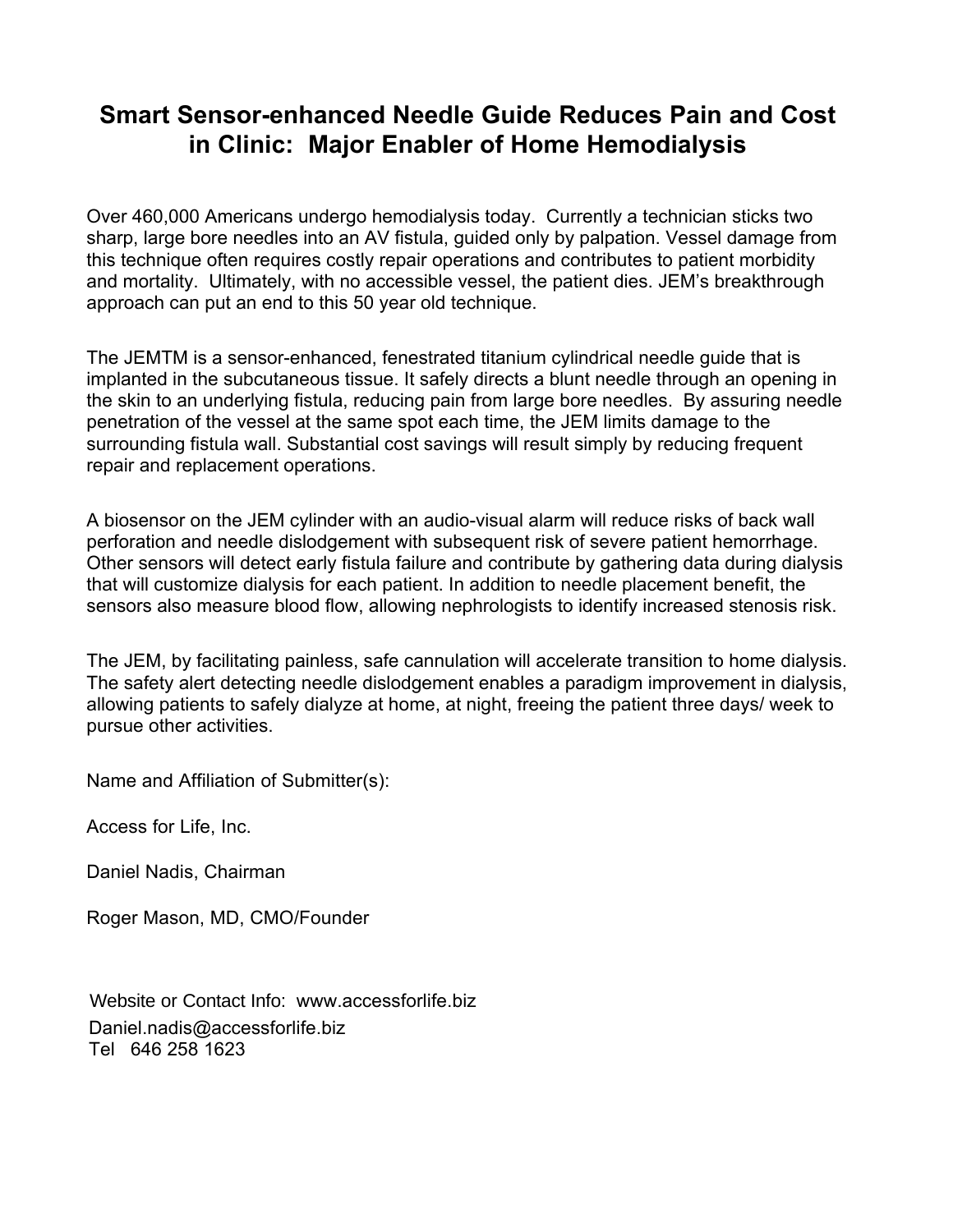#### **Atomically Precise Membranes (APM) for High-Flux and Selective Removal of Blood Toxins**

We propose a solution to the problem of replicating kidney functions by creating chemically synthesized, atomically precise membranes that can be as thin as a single-molecule that mimic the highly permeable and selective membrane channels present in human cells. The current dialysis process relies on polymeric membrane dialyzers whose permeabilities cannot compete with human kidneys that filter 70 liters of plasma on a daily basis. Our membranes are created in a radically different way by assembling designed, chemically synthesized channel molecules into two-dimensional dense arrays. The ultimately thin barriers offer an exceptional permeability that will greatly reduce the dialyzer unit size enabling the development of portable/wearable dialysis devices. We will synthesize these channels using unique "Molecular Lego" approach that our group has developed over the last 15 years. The general chemical structure of our "Lego bricks" resembles natural amino acids but contains an additional pair of amine and carboxyl groups ("buttons" and "holes") to hold two "bricks" tightly by forming a pair of peptide bonds. This interlocking mechanism allows us to construct protein-like macromolecules with programmable shapes and functionalities by assembling diverse building blocks step-wise. We will use this technology to develop membranes containing rigid "Molecular Lego" channels with atomically precise pore sizes, leading to sharp molecular weight cut-offs that can prevent any albumin loss. We can also tune the hydrophobicity/hydrophilicity of the membrane surfaces and inner walls independently to suppress the fouling of the membranes and promote the removal of protein-bound uremic toxins. Our ultimate goal is to create a compact multi-stage membrane system that can replicate the function of the proximal tubule to selectively recover small nutrients, salts and water from the filtrate, reformulate, and return to the blood while excluding toxins. This will open the door for renal replacement therapy to personalized/precise medicine beyond simple dialysis.

Name and Organization Affiliation of Submitter(s):

Christian Schafmeister, Temple University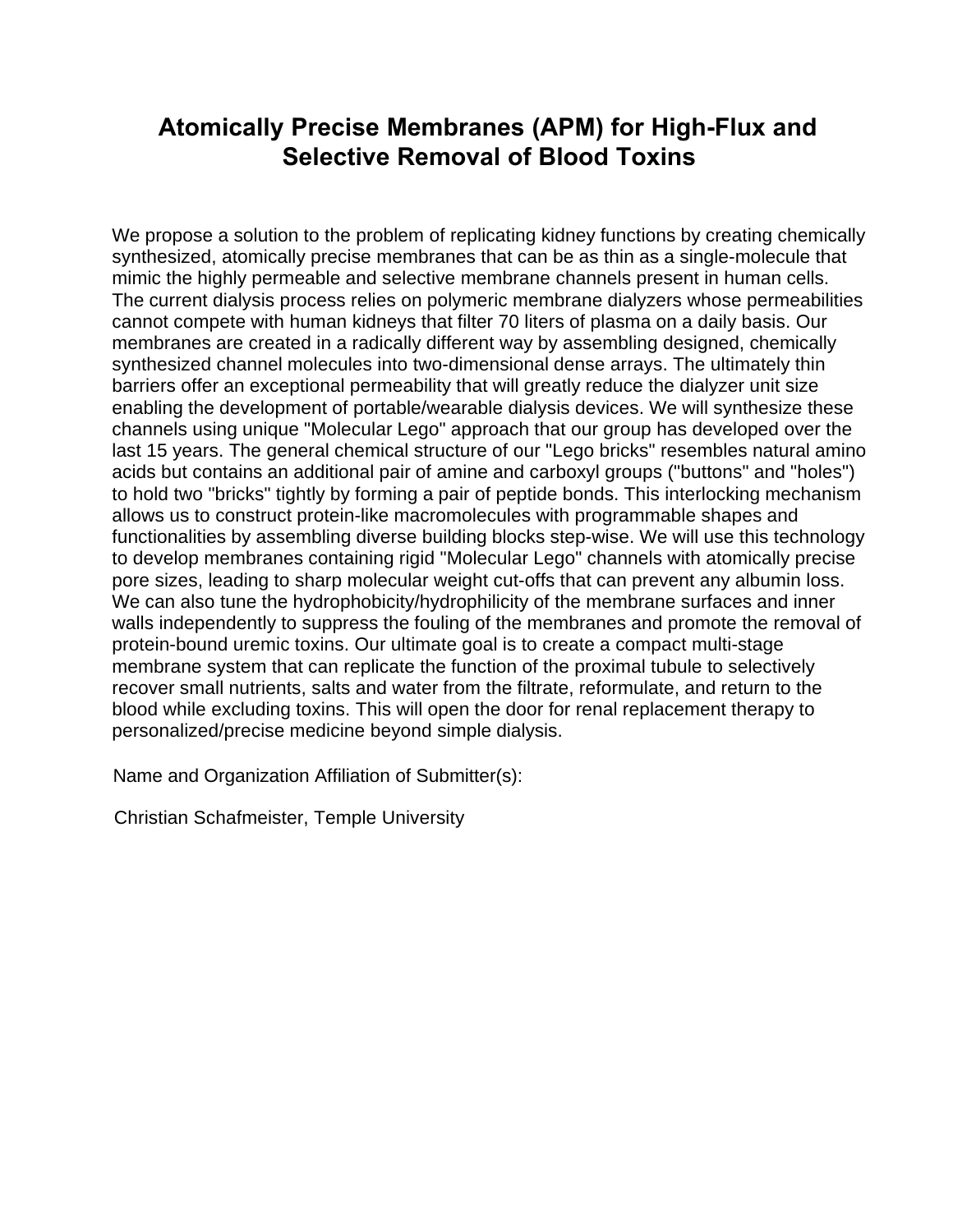#### **Displacer-enhanced hemodialysis: improving the intradialytic removal of protein-bound uremic toxins using binding competitors**

Hemodialysis is a life-sustaining treatment for the almost half a million patients who have lost their kidney function and are currently receiving chronic hemodialysis in the United States. Hemodialysis can remove uremic toxins (deleterious substances that accumulate in the body as kidney function declines). One class of toxins, however, is notoriously difficult to remove by hemodialysis: protein-bound uremic toxins. This is because, in the patient's blood, these toxins are bound to a protein called albumin. Albumin itself is too large to be removed with conventional hemodialysis, and since it clings to these toxins, they cannot be effectively removed. Research suggests that these toxins negatively affect our patients' health, and yet no practical progress has been made in recent decades to more effectively remove these toxins from the blood.

We have developed a concept called "displacer-enhanced dialysis": during the dialysis treatment, a displacer substance is infused into the dialysis machine's blood tubing upstream of the artificial kidney. This displacer binds to the same binding sites on albumin as the toxins. Thus, it quite effectively competes with the toxins for their albumin binding, displaces them from the albumin molecule, and, once they are free, they can then be easily removed in the artificial kidney. All of this happens outside of the patient's body.

In laboratory experiments, we have seen up to a 3-fold increase in the removal rate of these toxins. Recently, a study in human dialysis patients has confirmed this effect. But the displacers used so far for these proof-of-concept studies are not suitable for long-term use in patients.

The goals of this KidneyX proposal are: 1. To advance our search for an ideal displacer (or a combination of displacers) that can be used routinely in chronic hemodialysis, and 2. To study the effects of longer-term use of such displacers.

Name and Organization Affiliation of Submitter(s):

Peter Kotanko, MD Stephan Thijssen, MD Xia Tao, MD, PhD Vaibhav Maheshwari, PhD

Affiliation: Renal Research Institute LLC, New York, NY, USA

Website or Contact Info:

Peter Kotanko: Peter.Kotanko@rriny.com Stephan Thijssen: Stephan.Thijssen@rriny.com Xia Tao: Xia.Tao@rriny.com Vaibhav Mahe[shwari: Vaibhav.Maheshwa](mailto:Peter.Kotanko@rriny.com)ri@rriny.com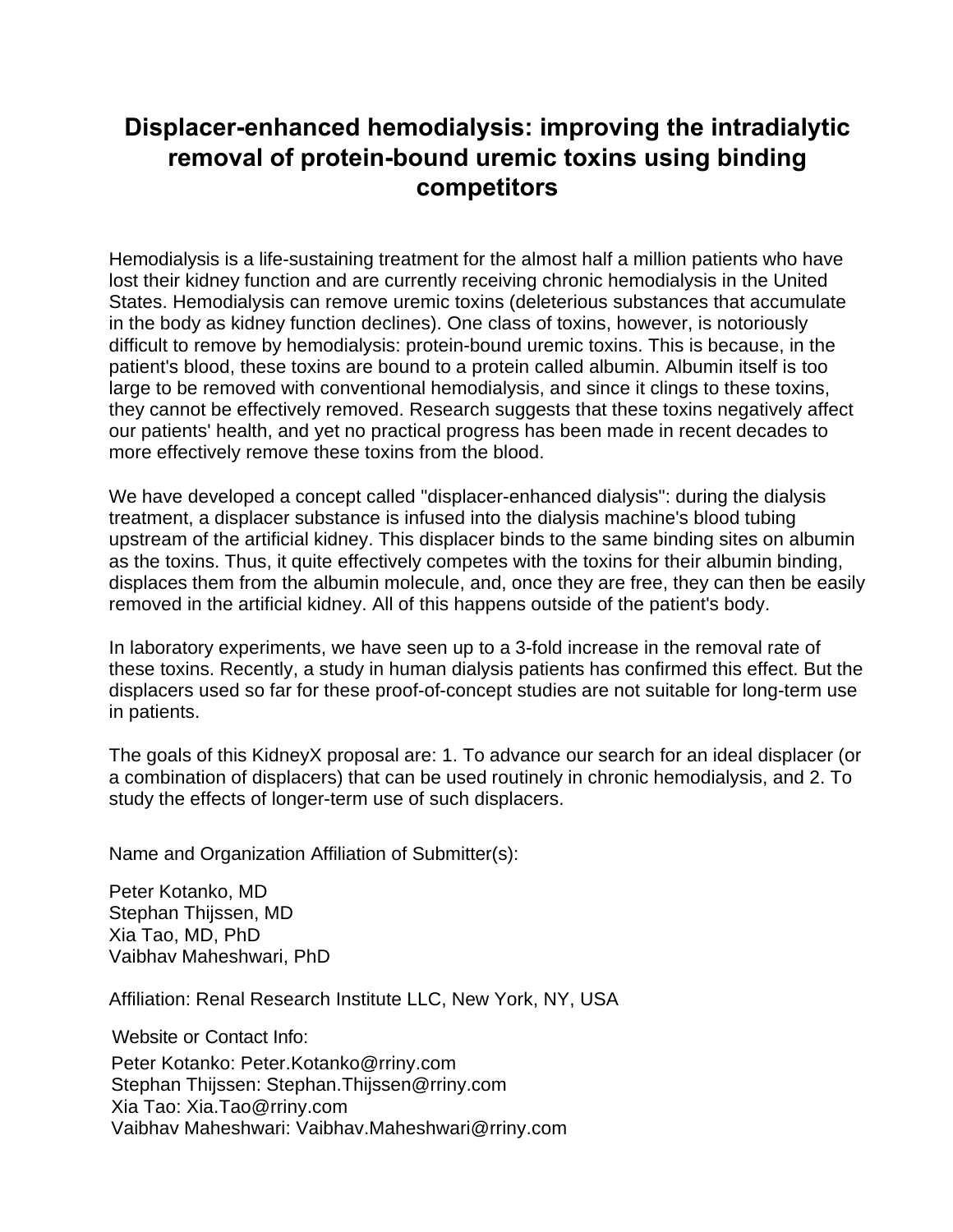#### **Drug-Eluting Electrospun Hemodialysis Graft**

An arteriovenous graft (AVG) for hemodialysis is a tube that connects an artery to a vein. It allows recurrent needle placement to remove and return blood during dialysis. The use of an AVG is associated with a high risk for failure due to uncontrolled cell growth at the connection of the graft to the vein (known as neointimal hyperplasia), blood clotting and bacterial infection. By one year, the majority of grafts will be lost or require an intervention. The need for recurrent graft maintenance and salvage procedures poses a burden on the patients and their families and results in added financial expenditure to the health care system. The search for an alternative graft with improved outcomes has been the 'holy grail' of dialysis access surgery. We have a synthetic electrospun graft that we believe will demonstrate benefits over currently available grafts. Our graft has the trusted structural safety and reliability of the current synthetic grafts with the added benefit of early puncture (cannulation) and allows cell ingrowth and epithelialization, mimicking a native vessel, with the added protection that these cells provide against thrombosis and infection. It thus may compete with newer biologic grafts.

We have the technology to incorporate drugs that reduce neointimal hyperplasia into the electrospun fibers and localize this attachment to a certain segment (venous edge) and layers of choice (inner layer, mid layer). Drug-eluting medical devices have shown promise in reducing neointimal hyperplasia. The production of this graft is standardized and cost of production can be contained. The goal of this Phase I proposal is to conduct early benchtop studies in which we plan to characterize the drug release profile with different incorporated doses and produce prototypes demonstrating different spatial localization of the target drug, which we hope to later test in animal models.

Name and Organization Affiliation of Submitter(s):

Beth Israel Deaconess Medical Center Boston, MA

BioSurfaces, LLC Ashland, MA

Website or Contact Info: Yael Vin, MD, MPH, FACS - yvin@bidmc.harvard.edu Matthew Phaneuf - matt.phaneuf@biosurfaces.us www.biosurfaces.us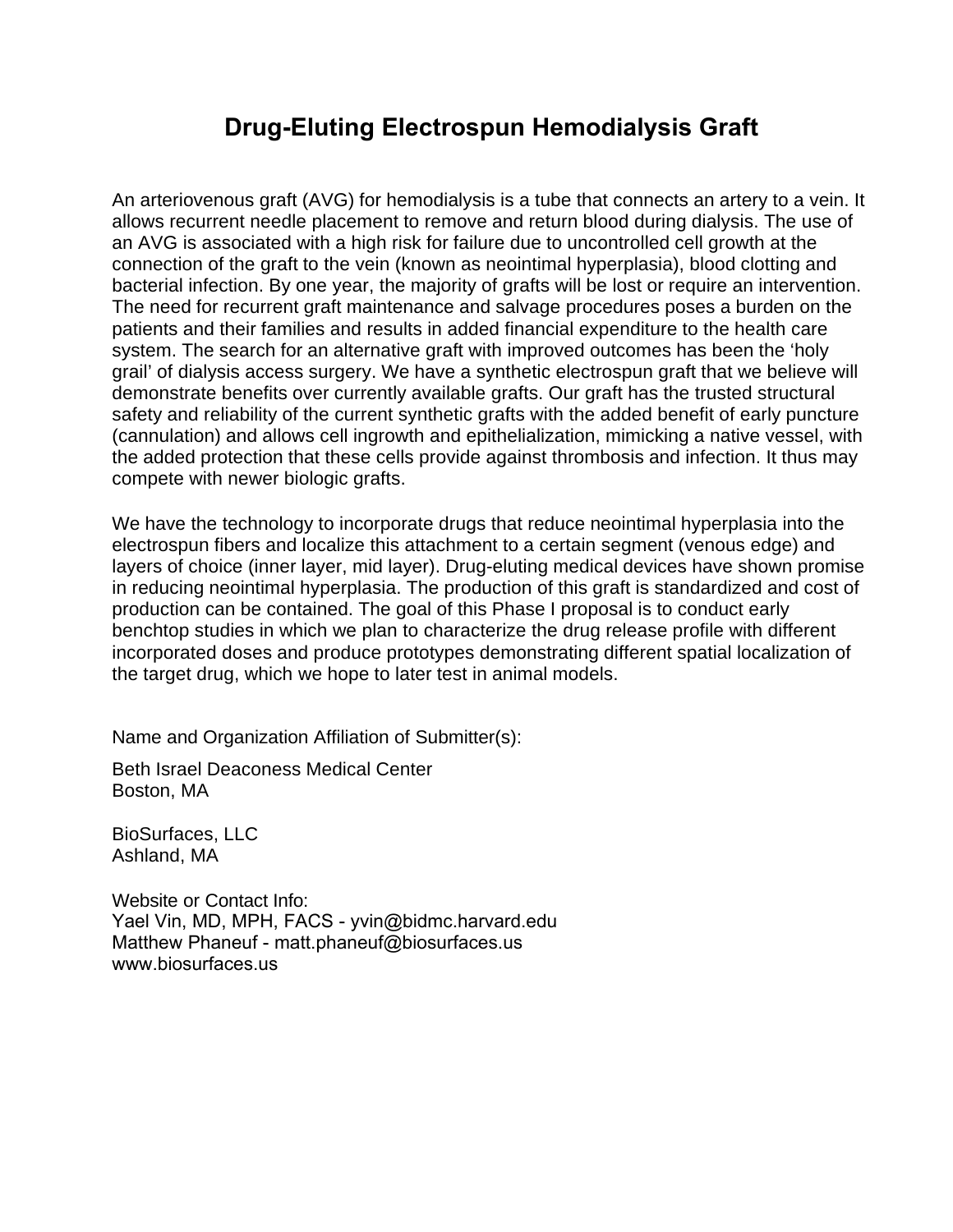#### **Development of a Dialysate- and Cell-Free Renal Replacement Technology**

Current clinical approaches to treat patients with end stage renal disease (ESRD) include hemodialysis, peritoneal dialysis, and renal transplantation. Our project was motivated by the following considerations. It would be desirable to develop a renal replacement technology (standalone, wearable or implantable format) that for the first time did not require the use of an external dialysate solution to drive the passive flux of ions and water across a semipermeable membrane. Secondly, it would be very advantageous to have the capability of adjusting the transport of ions and water under feedback/sensor control to prevent the changes in blood chemistry that result from alterations in dietary food and fluid intake. Thirdly, a dialysate- and cell-free technology that could potentially function continuously either in an external or implantable format would more closely mimic the native kidney. Here we describe the initial design and operation of a novel technology that has ultrafiltration and ion/water transport capabilities. The device couples for the first time new multiple wafer electrodeionization technology with pressure driven ultrafiltration, nanofiltration and reverse osmosis modules specifically developed for this project. Importantly, the device does not utilize external water/dialysate or living cells. The technologic advances and approaches employed in this proposal can be potentially utilized in the future in various configurations that include standalone, wearable and implantable renal replacement devices to treat patients with compromised kidney function. The technology we describe represents a significant advance in the field of renal replacement therapy ever since hemodialysis was first developed as a therapeutic modality over 70 years ago.

Name and Organization Affiliation of Submitter(s):

Ira Kurtz: Professor, Department of Medicine, David Geffen School of Medicine at UCLA Roland Ludlow: CEO and Founder; Curion Research Corporation Jamie Hestekin: Professor, Department of Chemical Engineering, University of Arkansas

Website or Contact Info: ikurtz@mednet.ucla.edu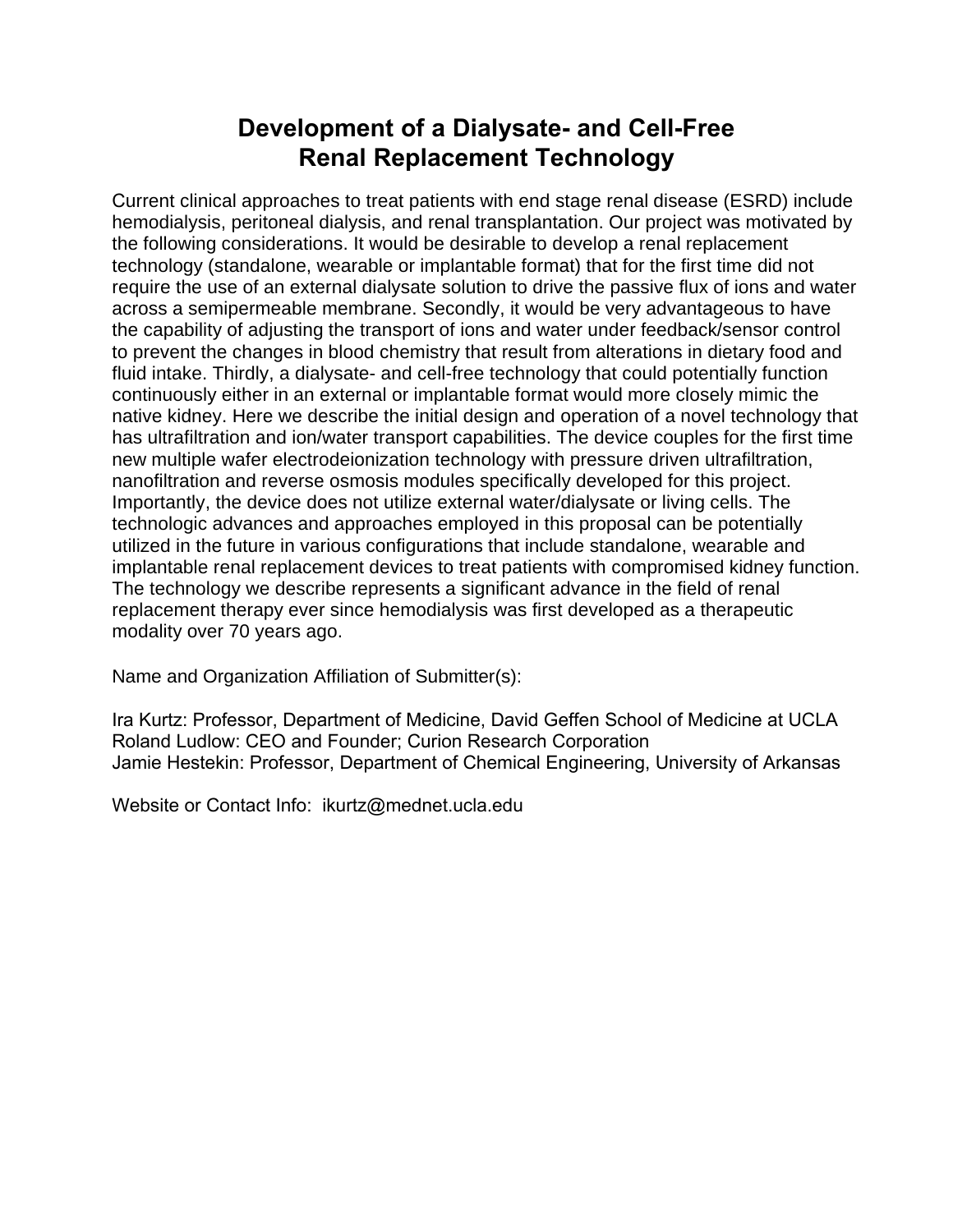#### **The Ambulatory Kidney to Improve Vitality (AKTIV)**

Kidney disease affects over 30 million adults in the US, is the 9th leading cause of death, and remains a devastating medical, social, and economic problem for patients, families, and society worldwide. With the rapid increase of obesity, diabetes, and hypertension, the number of ESRD patients is likely to increase for decades. The only treatments available for ESRD patients are dialysis or kidney transplant. For those on dialysis, deaths occur primarily from complications associated with kidney failure, comorbidities, and dialysis treatment, including cardiovascular disease and infections. Risks of complications from infections, blood clots, and vascular access failure remain exceedingly high. Current dialysis technology requires most patients travel to a dialysis center and spend 4-6 hours tethered to large dialysis machines, 3 times/week for the rest of their lives. Patients are unable to live full and productive lives due to the physical toll dialysis takes and the excessive amount of treatment time required.

Dialysis as a life-sustaining therapy for irreversible kidney failure was pioneered at the University of Washington; over 50 years later, there have been few patienttransformational technical innovations. The UW Center for Dialysis Innovation (CDI) is reinventing dialysis by applying new ideas, 21st century technologies, and exceptional science. We envision hemodialysis therapy that is accessible, complication-free, and more effectively emulates healthy kidney function with dramatically improved outcomes and quality of life for patients.

The CDI will transform dialysis using state-of-the-art biomaterials and engineering technologies. Our high-powered, multidisciplinary team is developing revolutionary dialysis technologies, focused on developing the AKTIV (Ambulatory Kidney to Improve Vitality): a wearable, miniaturized dialysis system that is low-cost, water-efficient, requires minimal anticoagulation, offers complication-free blood access, and is patient-friendly. The AKTIV will provide sustained life, and higher quality, more productive lives for patients worldwide, allowing almost unlimited mobility, dramatically reduce pharmaceutical burden, and reduce dietary restrictions.

Name and Organization Affiliation of Submitter(s):

Jonathan Himmelfarb, MD, University of Washington Center for DialysisInnovation Buddy Ratner, PhD, University of Washington Center for Dialysis Innovation Larry Kessler, ScD, University of Washington Center for Dialysis Innovation Kassandra Thomson, PhD, University of Washington Center for Dialysis Innovation Glenda V. Roberts, University of Washington Center for Dialysis Innovation Anna Galperin, PhD, University of Washington Center for Dialysis Innovation

Website or Contact Info: cdi.washington.edu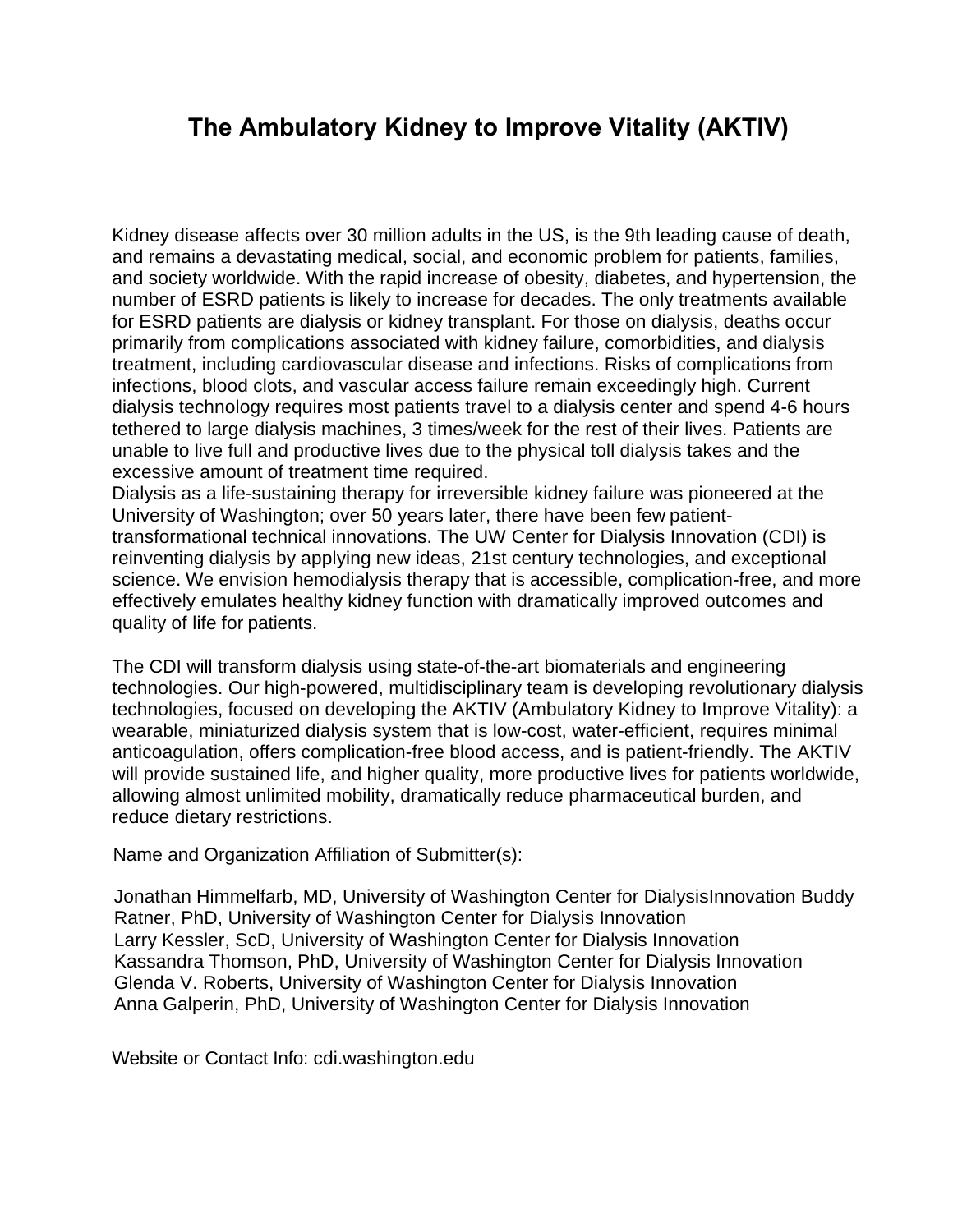#### **An Air Removal System For a Wearable Renal Therapy Device**

This is a project to develop an automatic air removal system that can be used safely in a wearable renal therapy device with minimal user intervention.

All existing dialysis systems require a method of preventing air bubbles introduced in the dialysis process from being returned into the patient's blood circulation. Most existing systems use a drip chamber with a level detector where the blood exits from the bottom and the air rises to the top. The equipment operator observes the drip chamber level and makes level adjustments when required. These systems must always be maintained in a vertical orientation in order to function safely.

Wearable systems as per their portable nature may not always be in the vertical orientation. Because of the difficulty involved in removing air from a system that may be in different orientations, the air removal devices on some wearable systems that have been proposed are minimal or nonexistent.

This system uses an air removal filter of the design used in cardiopulmonary bypass (CPB) and extracorporeal membrane oxygenation (ECMO) systems. These filters also must be in the vertical orientation in order to remove air that accumulates in the chamber, however, they will continue to remove air from the blood path even when they are not in that vertical orientation.

This system ensures that the air accumulated in the chamber is removed only at times when the filter is in the vertical orientation and will prompt the user if that orientation has not been maintained in a recent period of time. This system can also determine and signal the patient with an alarm if the hydrophobic isolation filter element has been wetted and thus has reduced the accuracy of the integrated return blood pressure monitor.

Name and Organization Affiliation of Submitter(s):

Qidni Labs, Inc.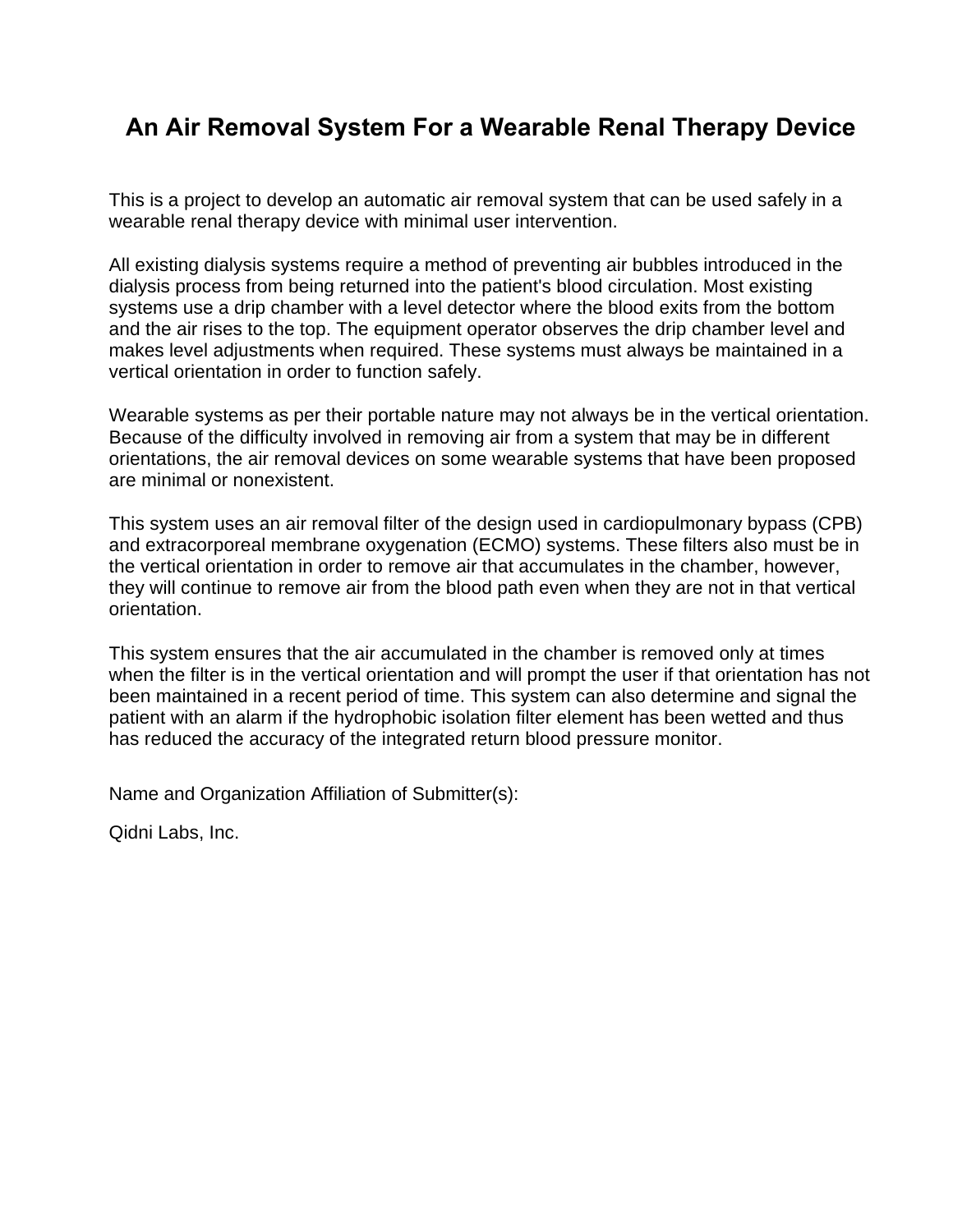#### **Intracorporeal Hemodialysis System**

We will develop a hemodialysis system (iHemo) that will allow patients to receive the benefits of frequent and prolonged hemodialysis with the operational simplicity of peritoneal dialysis. The iHemo achieves hemodialysis simplification and risk reduction by implanting a compact hemodialyzer (HemoCartridge) to create permanent internal vascular connections, which will eliminate needle-based vascular access. The iHemo will improve dialysis patient outcomes and their quality of life by eliminating risk of accidental blood disconnect and encouraging frequent and prolonged hemodialysis treatments, especially within the home setting.

Name and Organization Affiliation of Submitter(s):

Shuvo Roy, PhD\*^ William H. Fissell, MD`^ Charles Blaha, MS\*^

\*University of California, San Francisco `Vanderbilt University Medical Center ^Silicon Kidney

Website or Contact Info:

http://kidney.ucsf.edu http://kidneyproject.vanderbilt.edu https://www.facebook.com/ArtificialKidney